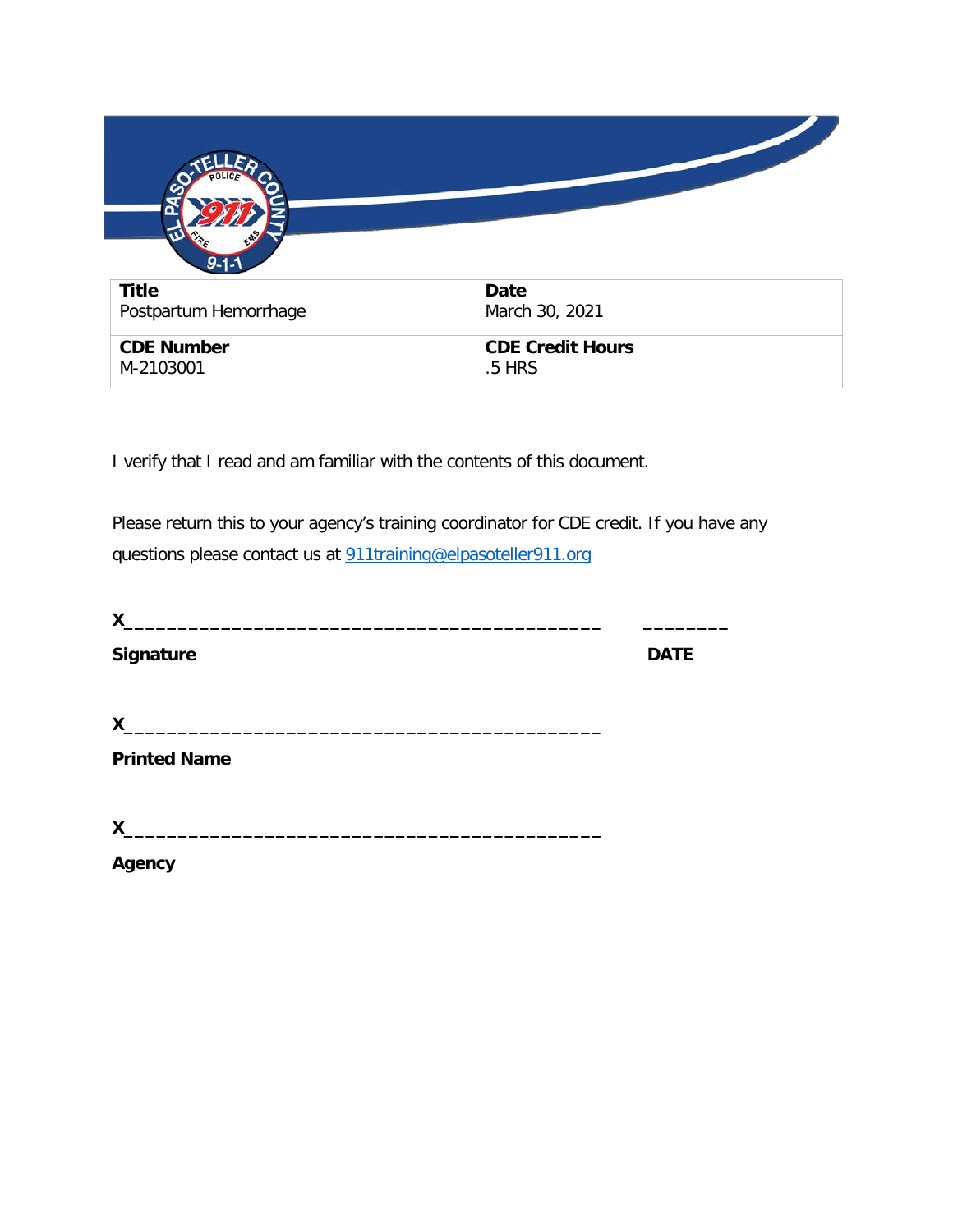#### **EL PASO TELLER 911 AUTHORITY**

# Postpartum Hemorrhage

Protocol 21: Hemorrhage/Lacerations





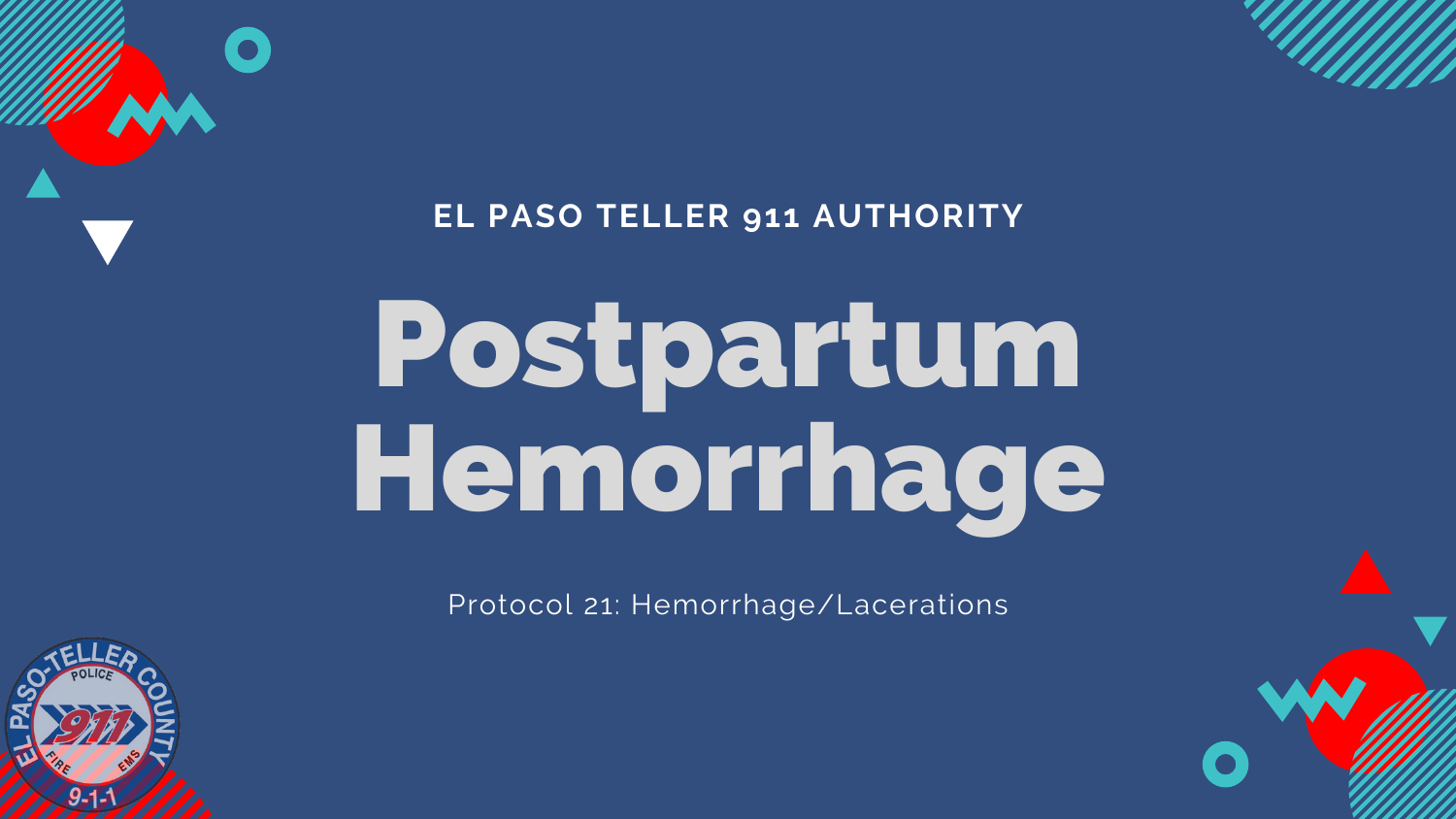# **DEFINITION** PROTOCOL 24





## Vaginal Bleeding less than 8 weeks after delivery.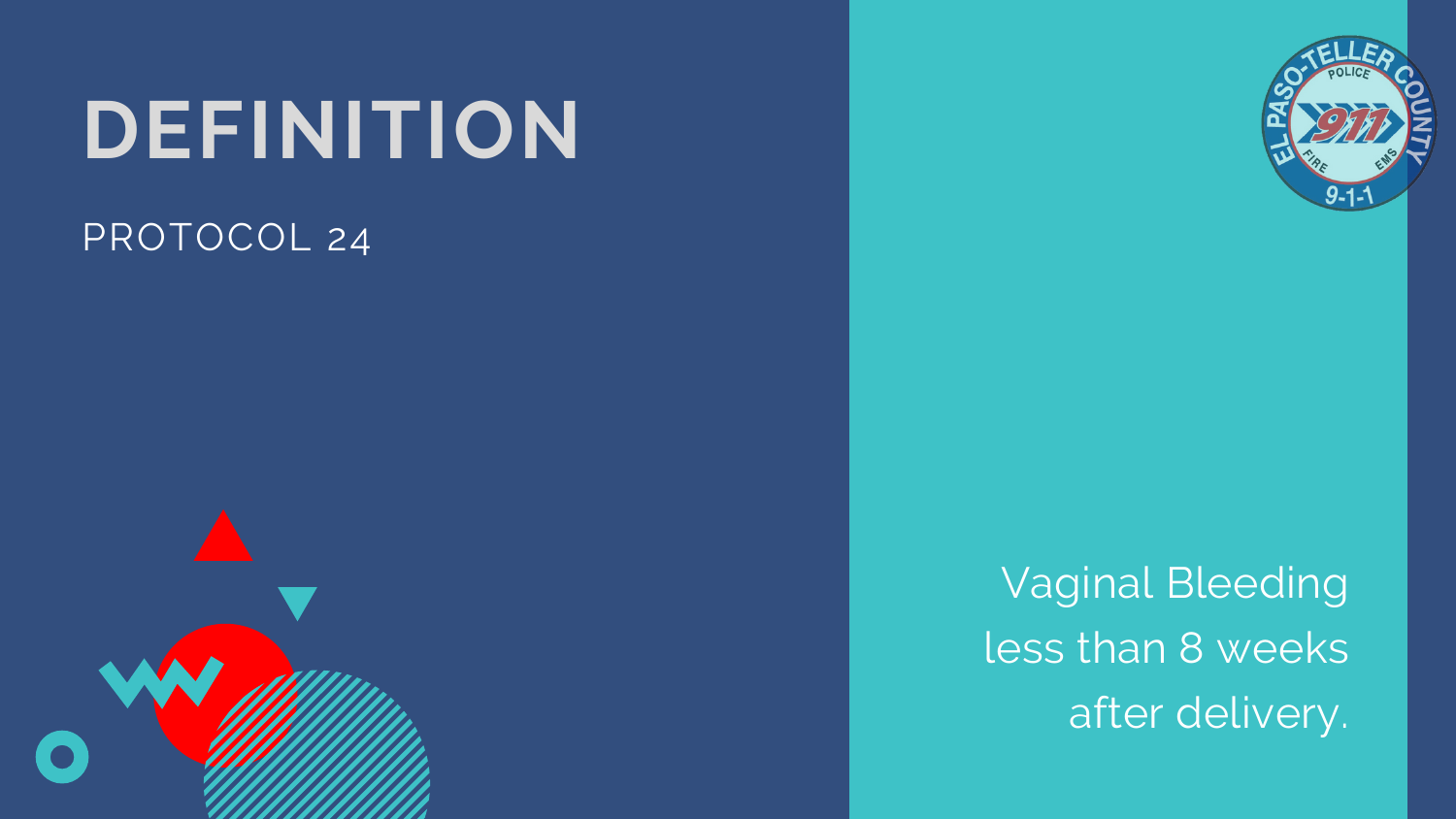**"A complaint description of POSTPARTUM hemorrhage only should be handled under Protocol 21 (no complications with baby and placenta has been delivered)"**

### WHERE DO WE GO?

Rule #4 on Protocol 24 and #6 on Protocol 21



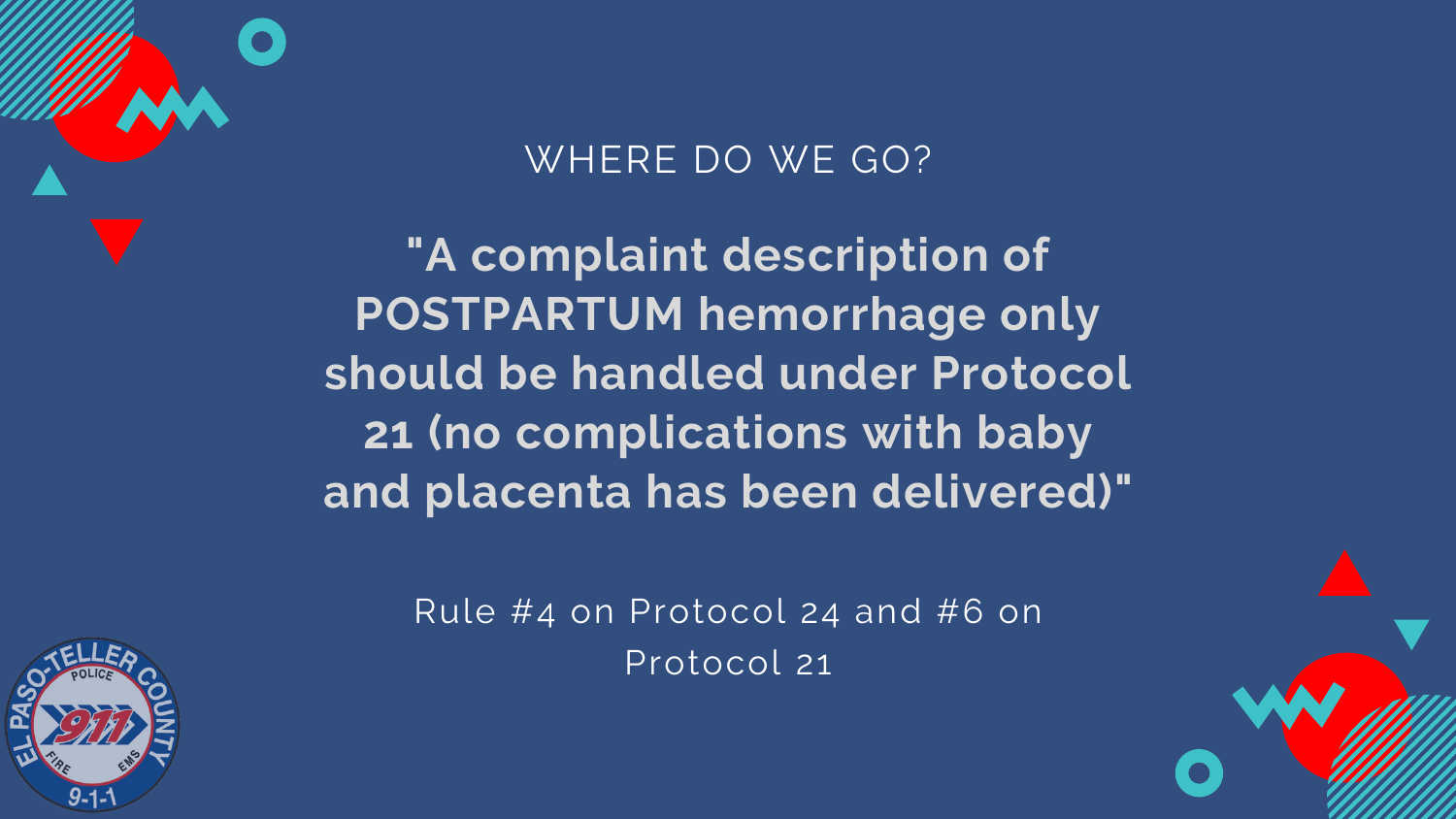What if they don't say whether the placenta has been delivered?

Dont' worry, there is a safety net for this under Protocol 21.





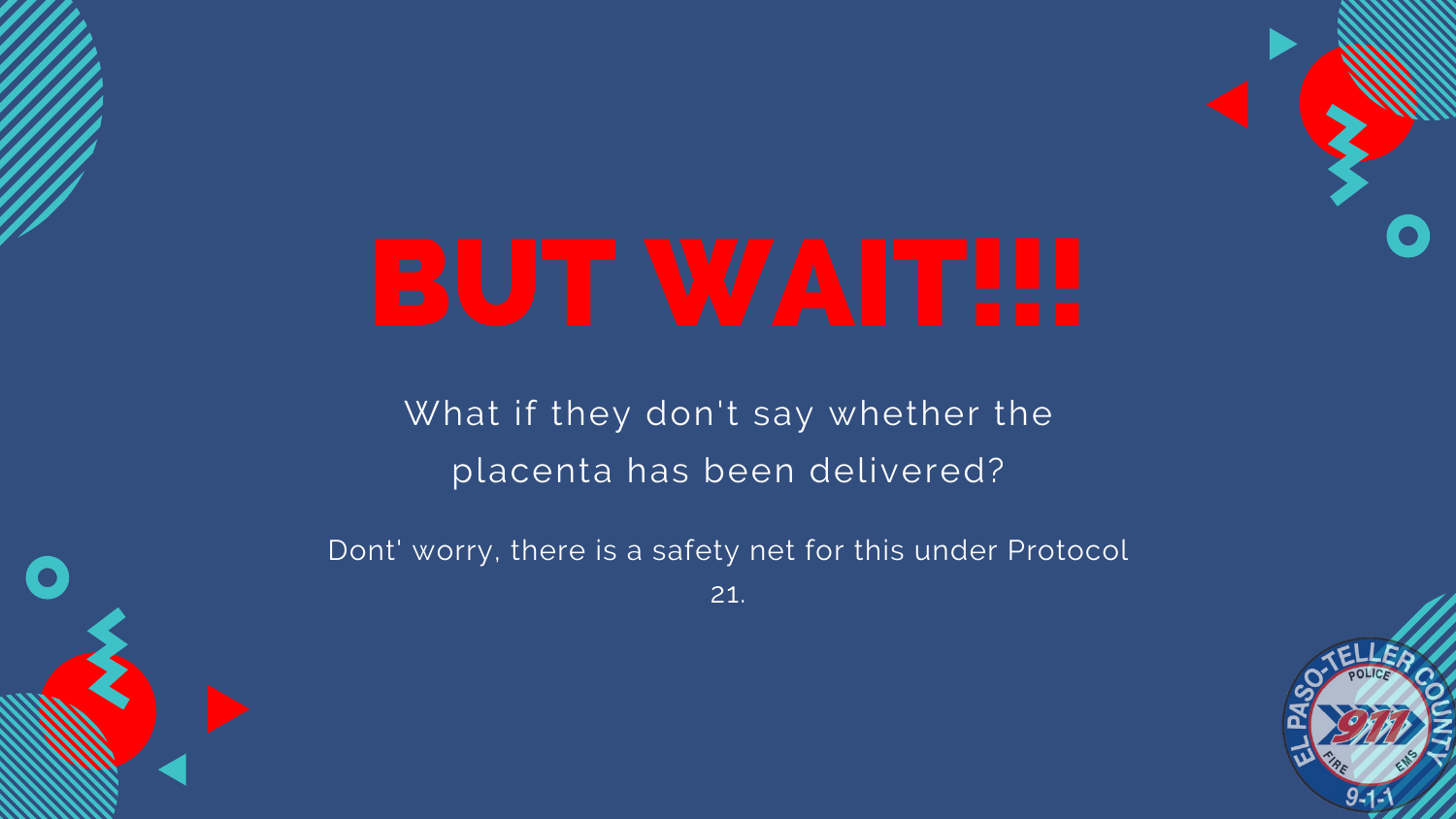# Key Question, "Where is she bleeding from?" should be answered as "vaginal" from the list of answers. This will bring up the following questions: How to process

| 3. Is she <b>pregnant</b> now?                                        | │No – had baby ≤ 2 moi<br>│Not now – had baby <<br>Yes<br>Jnknown |
|-----------------------------------------------------------------------|-------------------------------------------------------------------|
| Has the <b>afterbirth</b> (placenta) been <b>delivered</b> yet?<br>4. | Yes                                                               |

#### If the placenta has not been delivered, it will shunt us to Protocol 24: Pregnancy.



nths ago 1hr ago

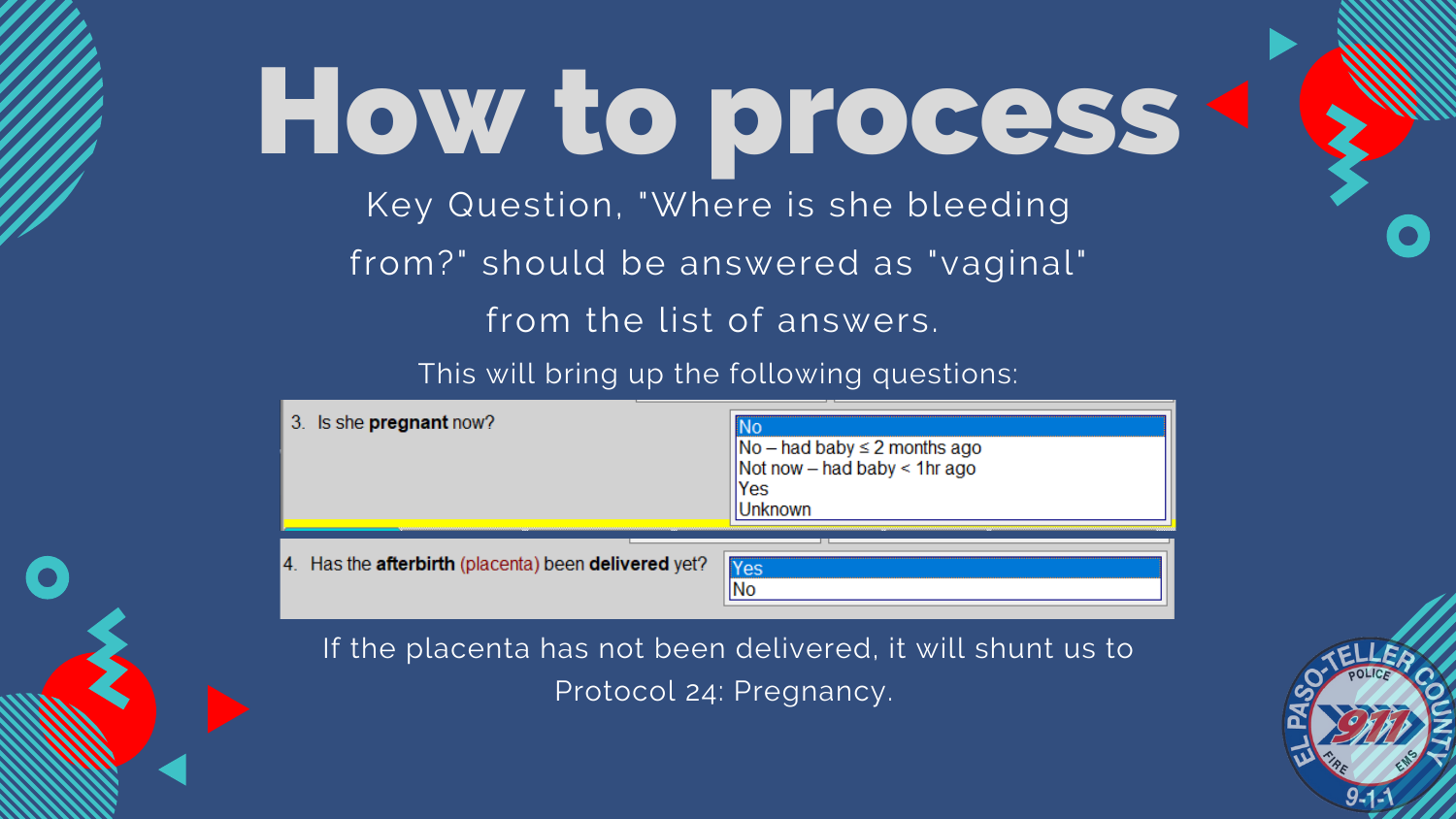# **WHY IS PROTOCOL 21 A BETTER CHOICE?**

#### Protocol 24

When reporting that the mother is heavily bleeding but the baby is okay and the placenta has not yet delivered, Protocol 24 will give PAIs to help address the bleeding directly after the baby has been born. For example by breast feeding, etc.

#### Protocol 21

This will ask about the mothers condition rather than the condition of the baby and jump into fundal massage to help get the bleeding to stop by selecting the "POSTPARTUM hemorrhage (placenta delivered)" DLS link.